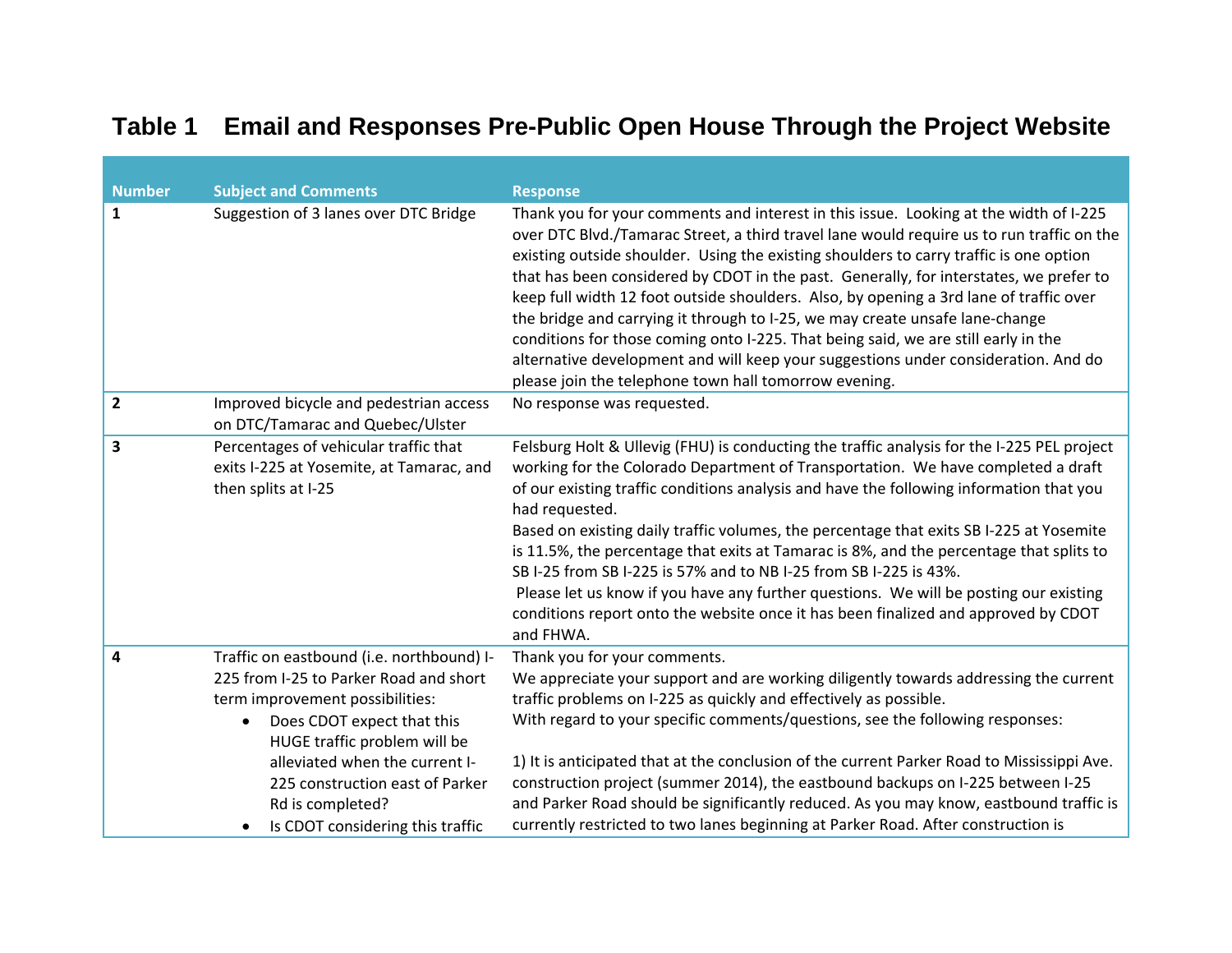| <b>Number</b>  | <b>Subject and Comments</b><br>problem in its I-225 Yosemite to<br>I-25 PEL?<br>What is CDOT planning for<br>reducing traffic congestion<br>eastbound I-225 to Parker Rd?<br>Since any long-term solutions<br>$\bullet$<br>for your "I-225 Yosemite to I-25<br>PEL" could take 4 to 6 years to<br>complete (study, design, fund,<br>implement), will CDOT consider<br>short-term interim solutions to<br>the current traffic congestion<br>problems? | <b>Response</b><br>completed, a third through lane will be available, including an additional lane between<br>on and off ramps along I-225 north of Parker Road.<br>2) The PEL Study is focused on southbound I-225, between Yosemite Street and I-25.<br>As we assess various options, we will need to look at impacts to traffic volumes at<br>other locations. In general, none of the options currently under consideration for<br>improving southbound I-225 from Yosemite to I-25 would significantly affect<br>eastbound traffic - either negatively or positively.<br>3) Short term interim solutions are being considered as part of the PEL Study. We plan<br>to incorporate any temporary short term solution only as part of, or as a phase within a<br>long-term solution. Also, the specific actions you mention in your email have been<br>considered, but have some potentially negative consequences that need to be<br>considered:<br>a) Conversion of Shoulder to Travel Lane - Adding an additional through lane adds<br>capacity, but it does introduce another lane that vehicles using the on-ramp from DTC<br>Boulevard would need to cross to reach the southbound I-25 exit ramp. Without any<br>modifications to the DTC/Tamarac St. on ramp, significantly safety issues may result, as<br>motorists attempt to merge and then change lanes to get to southbound I-25. In<br>addition, the existing I-225 width on the bridge over DTC Blvd/Tamarac is not capable<br>of accommodating 3 through lanes with shoulder widths that are ordinarily provided<br>on interstate highways.<br>In conclusion, various alternatives are still under consideration and data is being<br>compiled in order to facilitate the screening and prioritization of alternatives.<br>And once again, we appreciate your interest in and support of the project.<br>Please continue to watch our project webpages for further updates and<br>announcements. |
|----------------|------------------------------------------------------------------------------------------------------------------------------------------------------------------------------------------------------------------------------------------------------------------------------------------------------------------------------------------------------------------------------------------------------------------------------------------------------|----------------------------------------------------------------------------------------------------------------------------------------------------------------------------------------------------------------------------------------------------------------------------------------------------------------------------------------------------------------------------------------------------------------------------------------------------------------------------------------------------------------------------------------------------------------------------------------------------------------------------------------------------------------------------------------------------------------------------------------------------------------------------------------------------------------------------------------------------------------------------------------------------------------------------------------------------------------------------------------------------------------------------------------------------------------------------------------------------------------------------------------------------------------------------------------------------------------------------------------------------------------------------------------------------------------------------------------------------------------------------------------------------------------------------------------------------------------------------------------------------------------------------------------------------------------------------------------------------------------------------------------------------------------------------------------------------------------------------------------------------------------------------------------------------------------------------------------------------------------------------------------------------------------------------------------------------------------------|
| 5              | Widen to 3 lanes to I-25                                                                                                                                                                                                                                                                                                                                                                                                                             | No response was requested.                                                                                                                                                                                                                                                                                                                                                                                                                                                                                                                                                                                                                                                                                                                                                                                                                                                                                                                                                                                                                                                                                                                                                                                                                                                                                                                                                                                                                                                                                                                                                                                                                                                                                                                                                                                                                                                                                                                                           |
| 6              | Democratic Caucus Night March 4 <sup>th</sup>                                                                                                                                                                                                                                                                                                                                                                                                        | Public Open House meeting rescheduled to March 19th                                                                                                                                                                                                                                                                                                                                                                                                                                                                                                                                                                                                                                                                                                                                                                                                                                                                                                                                                                                                                                                                                                                                                                                                                                                                                                                                                                                                                                                                                                                                                                                                                                                                                                                                                                                                                                                                                                                  |
| $\overline{7}$ | Additional Light Rail stop at Yosemite/I-<br>225 and RTD services                                                                                                                                                                                                                                                                                                                                                                                    | On behalf of CDOT, we appreciate your input on the I-225 Planning and Environmental<br>Linkages Study. Our main focus for the highway project is to reduce congestion and<br>travel time along southbound I-225. We have considered light rail improvements;                                                                                                                                                                                                                                                                                                                                                                                                                                                                                                                                                                                                                                                                                                                                                                                                                                                                                                                                                                                                                                                                                                                                                                                                                                                                                                                                                                                                                                                                                                                                                                                                                                                                                                         |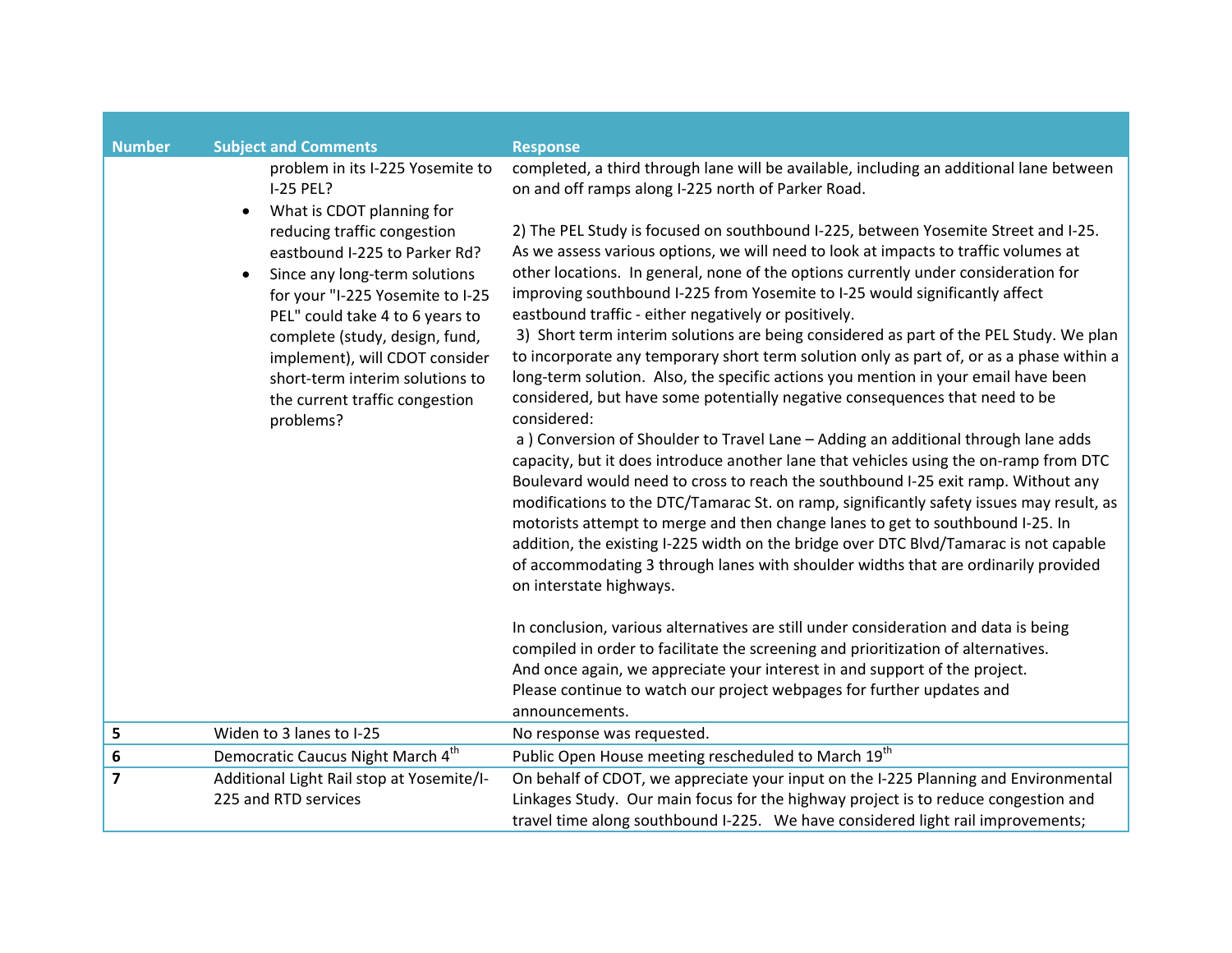| <b>Number</b> | <b>Subject and Comments</b>                                                                                                                                                                                                            | <b>Response</b>                                                                                                                                                                                                                                                                                                                                                                                                                                                                                                                                                                                                                                                                                                                                                                                     |
|---------------|----------------------------------------------------------------------------------------------------------------------------------------------------------------------------------------------------------------------------------------|-----------------------------------------------------------------------------------------------------------------------------------------------------------------------------------------------------------------------------------------------------------------------------------------------------------------------------------------------------------------------------------------------------------------------------------------------------------------------------------------------------------------------------------------------------------------------------------------------------------------------------------------------------------------------------------------------------------------------------------------------------------------------------------------------------|
|               |                                                                                                                                                                                                                                        | however, these alone were not sufficient to reduce congestion and travel time along<br>the highway.                                                                                                                                                                                                                                                                                                                                                                                                                                                                                                                                                                                                                                                                                                 |
|               |                                                                                                                                                                                                                                        | I would suggest that you contact RTD to obtain further information on your suggestion.<br>I would start with Tina Jaquez: 303-299-6902. You can also review the website for<br>more ways to contact RTD at: http://www.rtd-fastracks.com/i225 11                                                                                                                                                                                                                                                                                                                                                                                                                                                                                                                                                    |
| 8             | Not opposed to closing DTC Pkwy and<br>finds the problem with the merge.<br>Suggests a two-lane on-ramp at<br>Yosemite that would continue onto I-25                                                                                   | Thank you for your comment. We do have one concept remaining (Concept 17) that<br>involves closing the exit to DTC Parkway; however, the traffic operations at the<br>Yosemite intersection would be negatively affected compared to other concepts. We<br>will continue to evaluate this concept through the Tier 3 screening to consider other<br>benefits to this concept. We have determined that three lanes are needed along I-225<br>to improve congestion along this highway, which is the purpose for this project.<br>Therefore, all the concepts provide three through lanes along southbound I-225.<br>Please continue to stay involved in the project. We will also continue to have<br>information posted on the project website at:<br>http://www.coloradodot.info/projects/I-225pel |
| 9             | Provide peak morning traffic<br>$\bullet$<br>count numbers at the critical<br>locations<br>If I-225 SB congestion is<br>lessened, is I-25 capable of<br>handling the increased load?<br>How to keep drivers alert during<br>slowdowns? | Thank you for your email, and these are good questions.<br>We'll have some displays at the meeting showing peak traffic counts - and the team<br>will be working on assessing the impact to I-25.<br>We may not have that question fully answered until we can focus in on some select<br>options and can perform more detailed analysis.<br>But, we will share with you whatever is available at the meeting.<br>With respect to driver behavior, CDOT regularly sponsors media campaigns to reduce<br>distracting behavior - such as texting, and to encourage drivers to maintain awareness<br>and be alert. But, we'll keep your thoughts in mind and do whatever we can in that<br>area.                                                                                                       |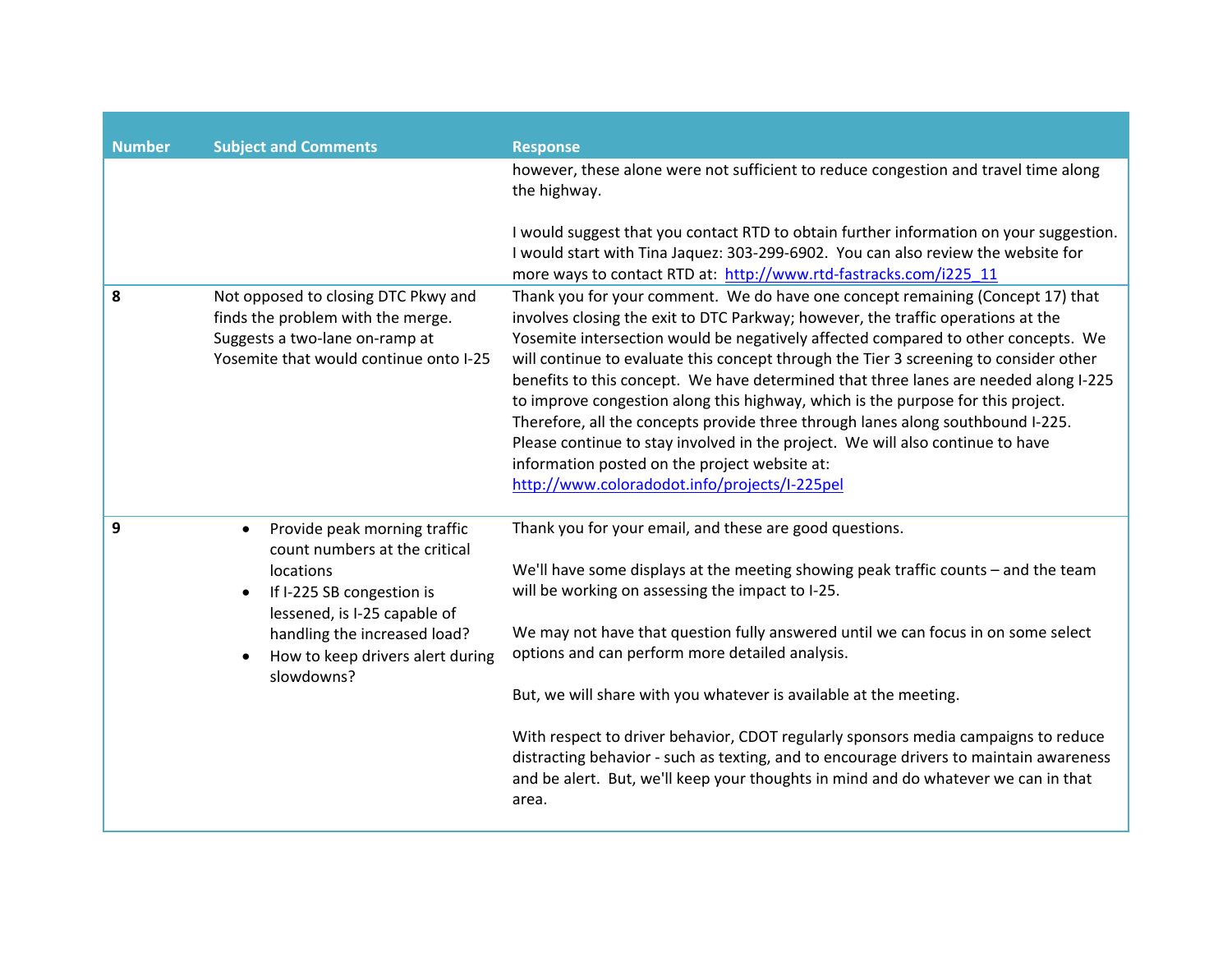| <b>Number</b> | <b>Subject and Comments</b>                                                                                                                                                                                | <b>Response</b>                                                                                                                                                                                                                                                                                                                                                                                                                                                                                                                                                                                                                                                                                                                                                                                                                                                                                                                                                                                                                                                                                                                                                                                                                                                                                                                                                                                                                                                                                             |
|---------------|------------------------------------------------------------------------------------------------------------------------------------------------------------------------------------------------------------|-------------------------------------------------------------------------------------------------------------------------------------------------------------------------------------------------------------------------------------------------------------------------------------------------------------------------------------------------------------------------------------------------------------------------------------------------------------------------------------------------------------------------------------------------------------------------------------------------------------------------------------------------------------------------------------------------------------------------------------------------------------------------------------------------------------------------------------------------------------------------------------------------------------------------------------------------------------------------------------------------------------------------------------------------------------------------------------------------------------------------------------------------------------------------------------------------------------------------------------------------------------------------------------------------------------------------------------------------------------------------------------------------------------------------------------------------------------------------------------------------------------|
|               |                                                                                                                                                                                                            | Looking forward to discussing this and more with you on the 19th - see you there.                                                                                                                                                                                                                                                                                                                                                                                                                                                                                                                                                                                                                                                                                                                                                                                                                                                                                                                                                                                                                                                                                                                                                                                                                                                                                                                                                                                                                           |
| 10            | Suggestion - A dual option entrance at<br>DTC/Tamarac/Yosemite which allows<br>one lane to enter directly for NB I-25<br>and provide a flyover directly for SB I-25<br>- no SB traffic enters I-225 at all | We appreciate your comment. The current weave issue you describe does make it<br>difficult to maneuver in this area and as traffic increases along southbound I-225 it is<br>expected to worsen. We have developed 21 concepts during the study and six of these<br>include the scenario you describe in your email, which we refer to as a braided ramp<br>concept. Based on initial screenings, many of these braided ramp concepts will be<br>retained for a third level of screening to determine one or more recommended<br>concepts that will progress forward into environmental clearance, final design and<br>construction once funding has been identified.<br>I have provided the website for our project below, which includes lots of information<br>on the project including the Existing Conditions Report:<br>http://www.coloradodot.info/projects/I-225pel<br>I have also included a link to the boards that will be provided at the public open house.<br>Concept Boards 3-2 through 3-6 show the braided ramp concepts that we plan to study<br>further in the next couple months. There is also a handout called Concept $1 - 21$ that<br>shows all the concepts considered to date.<br>http://www.coloradodot.info/projects/I-225pel/march-19-2014-open-house<br>I hope this addresses your comment, if not please feel free to call Michelle Stevens,<br>Consultant Project Manager, at 303-721-1440, or you may speak with Rich Horstmann,<br>CDOT Project Manager, at 303-757-9672. |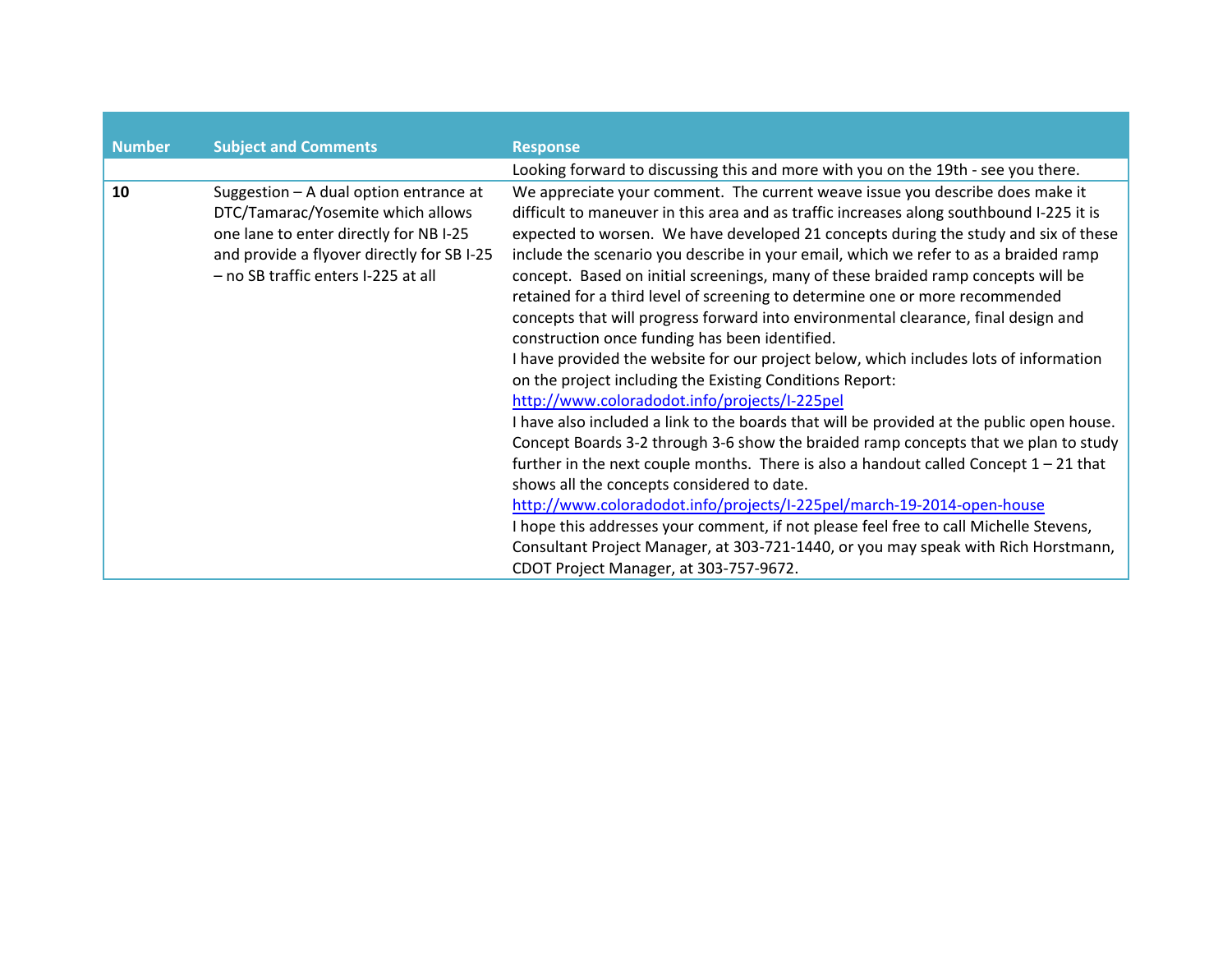| <b>Number</b>           | <b>Subjects and Comments</b>                                                                                                                                                                                                                                                                                                                                | <b>Response</b>                                                                                                                                                                                                                                                                                                                                                                                                                                                                                             |
|-------------------------|-------------------------------------------------------------------------------------------------------------------------------------------------------------------------------------------------------------------------------------------------------------------------------------------------------------------------------------------------------------|-------------------------------------------------------------------------------------------------------------------------------------------------------------------------------------------------------------------------------------------------------------------------------------------------------------------------------------------------------------------------------------------------------------------------------------------------------------------------------------------------------------|
| $\mathbf{1}$            | Add third travel lane but direct it under<br>$\bullet$<br>DTC on ramp and have it reconnect on the<br>berm somehow                                                                                                                                                                                                                                          | Thanks for your input. This idea is very similar to other concepts<br>proposed. The suggested option may be difficult to make the roadway<br>vertical grades work to get the third lane over DTC Blvd, then under the<br>on ramp and then back over Ulster in the space available. Also, if the on<br>ramp was raised to go over the third lane to accommodate the I-225<br>grades, merging with I-225 may be difficult due to meeting the grades<br>from the on ramp to I-225 before the I-25 interchange. |
| $\overline{2}$          | Concept 16 - seems too close between DTC<br>& I-25 to solve the problem<br>Concept 17 - cannot take out DTC off ramp<br>Concept 18 - looks totally crazy and takes<br>up too much space<br>Concept $21$ – seems to address the<br>problems - likes seeing the decision of NB<br>or SB I-25 go far back as possible<br>Use Twitter for future announcenments | We appreciate your input on the concepts. A newsletter will be<br>distributed and posted to the website at the end of the study in August<br>of 2014 providing the results of the study and the Recommended<br>Concept(s) that will be carried forward into final design and more<br>detailed environmental evaluation.<br>We have used Twitter in the past for the first Telephone Townhall<br>Meeting and we will consider it for future project milestones.                                              |
| $\overline{\mathbf{3}}$ | Concept $19$ – pick this one                                                                                                                                                                                                                                                                                                                                | We appreciate your input on the concepts. A newsletter will be<br>distributed and posted to the website at the end of the study in August<br>of 2014 providing the results of the study and the Recommended<br>Concept(s) that will be carried forward into final design and more<br>detailed environmental evaluation.                                                                                                                                                                                     |
| 4                       | Concept 17 - Please do not remove DTC off ramp                                                                                                                                                                                                                                                                                                              | We appreciate your input on the concepts. A newsletter will be<br>distributed and posted to the website at the end of the study in August<br>of 2014 providing the results of the study and the Recommended<br>Concept(s) that will be carried forward into final design and more<br>detailed environmental evaluation.                                                                                                                                                                                     |

## **Table 2 Comments from Public Open House**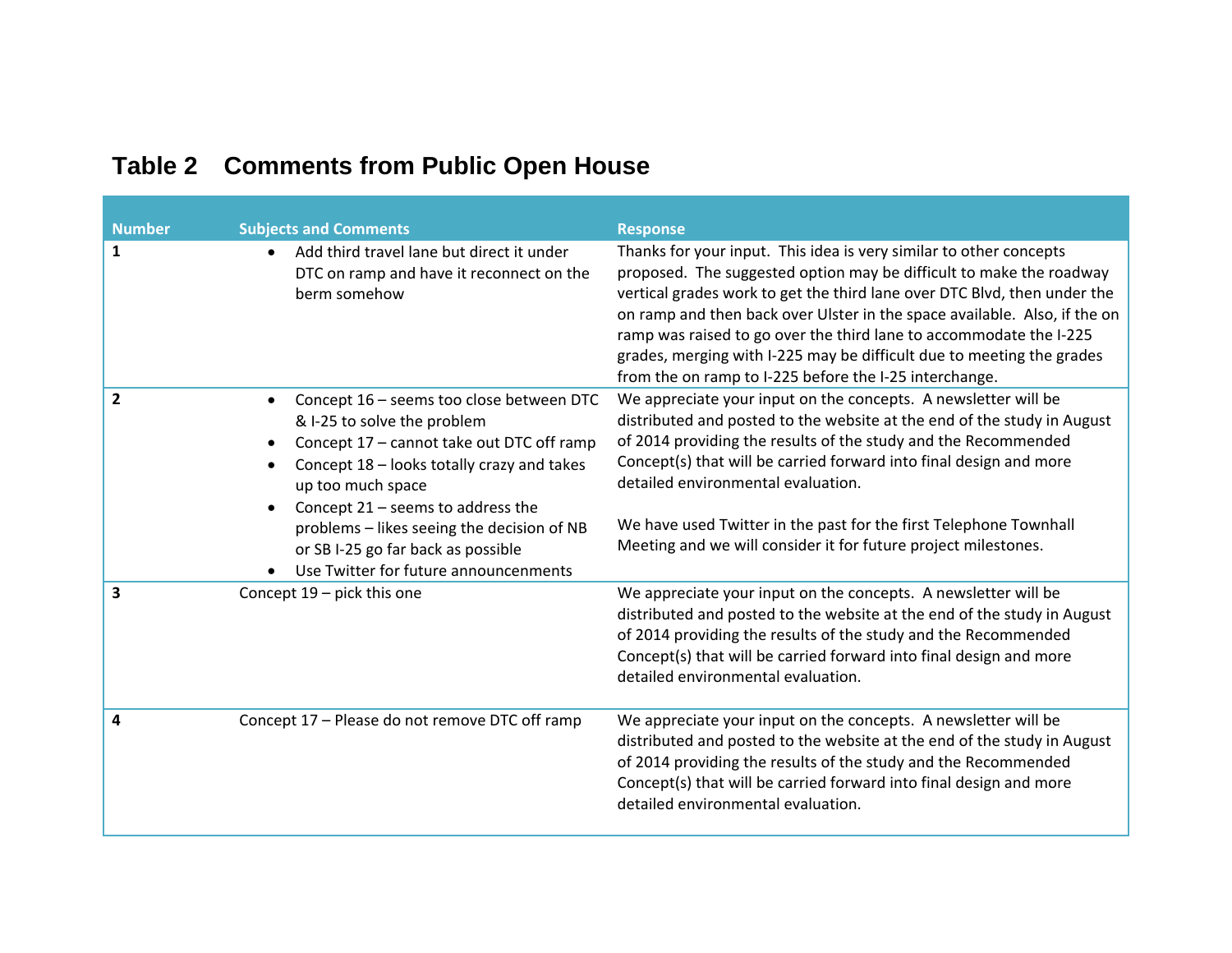| <b>Number</b>  | <b>Subjects and Comments</b>                                                                                                                                                                 | <b>Response</b>                                                                                                                                                                                                                                                                                                                                                                                                                                                                                                                                                                                                                                                                                                                                                  |
|----------------|----------------------------------------------------------------------------------------------------------------------------------------------------------------------------------------------|------------------------------------------------------------------------------------------------------------------------------------------------------------------------------------------------------------------------------------------------------------------------------------------------------------------------------------------------------------------------------------------------------------------------------------------------------------------------------------------------------------------------------------------------------------------------------------------------------------------------------------------------------------------------------------------------------------------------------------------------------------------|
| 5              | Appears a large number of concepts were<br>considered<br>Concept $16 - good - best choice$ and simple<br>$\bullet$<br>Concept 21 - second choice<br>Hope funding is secured for construction | We appreciate your input on the concepts. A newsletter will be<br>distributed and posted to the website at the end of the study in August<br>of 2014 providing the results of the study and the Recommended<br>Concept(s) that will be carried forward into final design and more<br>detailed environmental evaluation.                                                                                                                                                                                                                                                                                                                                                                                                                                          |
| 6              | Noise level and vibration levels need to be provided<br>to local residents                                                                                                                   | The existing conditions report posted on the PEL website at<br>http://www.coloradodot.info/projects/I-225pel/existing-conditions-<br>report-and-safety-assessment has information on existing noise. A<br>more detailed evaluation will be conducted once the recommended<br>concepts(s) move forward into design and further environmental<br>evaluation is conducted through NEPA. A technical report on the noise<br>analysis will be conducted and included as part of this evaluation.                                                                                                                                                                                                                                                                      |
| $\overline{7}$ | Concept 16 - not best option<br>Concept 19 - most cost effective and meets<br>need of the study<br>Concept 21 - convoluted and expensive<br>Improve lead time for signage                    | We appreciate your input on the concepts. A newsletter will be<br>distributed and posted to the website at the end of the study in August<br>of 2014 providing the results of the study and the Recommended<br>Concept(s) that will be carried forward into final design and more<br>detailed environmental evaluation.                                                                                                                                                                                                                                                                                                                                                                                                                                          |
| 8              | Whole evaluation of I-225 as context for planning<br>decision so that improvements in one area do not<br>impact future development in another area                                           | When conducting our study, we review current and past planning<br>documents in the area. The following documents were reviewed and<br>documented in our I-225 Existing Conditions Assessment Report:<br>Southeast Corridor Final Environmental Impact Statement (EIS)<br>(CDOT & FHWA, 1999) often referred to as TREX.<br>Arapahoe County, 2035 Transportation Plan (2010)<br>City of Aurora, 2009 Comprehensive Plan (2009)<br>City of Aurora, 2012 Nine Mile Station Area Plan (2012)<br>City of Greenwood Village, Comprehensive Plan (2004, as<br>amended)<br>2035 Metro Vision Regional Transportation Plan (Denver<br><b>Regional Council of Governments</b><br>[DRCOG], 2007, as amended)<br>RTD I-225 Light Rail Transit Environmental Evaluation (RTD, |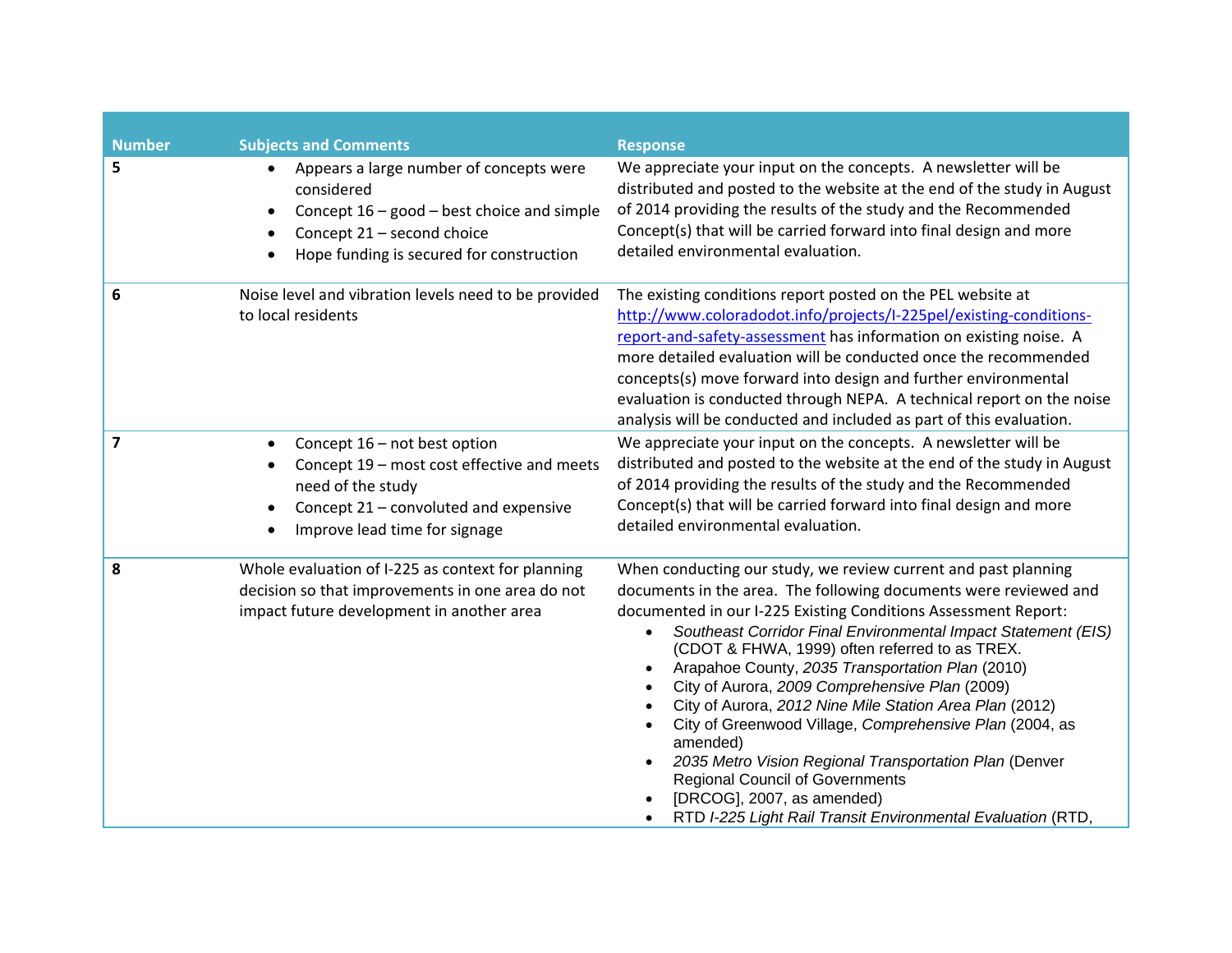| <b>Number</b> | <b>Subjects and Comments</b>                                                                                                         | <b>Response</b>                                                                                                                                                                                                                                                                                                                                                                                                                                   |
|---------------|--------------------------------------------------------------------------------------------------------------------------------------|---------------------------------------------------------------------------------------------------------------------------------------------------------------------------------------------------------------------------------------------------------------------------------------------------------------------------------------------------------------------------------------------------------------------------------------------------|
|               |                                                                                                                                      | 2009)<br>Parker Corridor Study (Arapahoe County, 2009)<br>The purpose of this study is to complete lane continuity on southbound<br>I-225 from I-70 to I-25 and remove the bottleneck between Yosemite<br>and I-25. This study will review potential impacts to I-25 with the<br>southbound I-225 improvements based on the Tier 3 concepts moving<br>forward and further evaluation will be conducted during the NEPA and<br>final design stage. |
| 9             | Concept 16 - Bad option<br>Concept 17 - Good<br>Concept 18 - Bad option<br>Concept 19 - Good<br>Concept 21- Best                     | We appreciate your input on the concepts. A newsletter will be<br>distributed and posted to the website at the end of the study in August<br>of 2014 providing the results of the study and the Recommended<br>Concept(s) that will be carried forward into final design and more<br>detailed environmental evaluation.                                                                                                                           |
| 10            | Maintain and improve bicycle routes along<br>$\bullet$<br>Dayton, Quebec & DTC Blvd. Video sensor<br>at traffic lights for bikes     | As part of the development of the Recommended Concept(s), we will<br>review and incorporate connectivity for pedestrians and bicycles within<br>the study area. We will further consider pedestrian and bicycle<br>provisions and enhancements during the NEPA and final design stage.                                                                                                                                                            |
| 11            | Concept 19 - preferred alternative - keeps<br>access and less costly than 21<br>Concept 21 – requires 4 bridges and is<br>costly     | We appreciate your input on the concepts. A newsletter will be<br>distributed and posted to the website at the end of the study in August<br>of 2014 providing the results of the study and the Recommended<br>Concept(s) that will be carried forward into final design and more<br>detailed environmental evaluation.                                                                                                                           |
| 12            | Concept 16 - No<br>$\bullet$<br>Concept 17 - Good but 19 is better<br>Concept 18 - No<br>Concept 19 - best option<br>Concept 21 - No | We appreciate your input on the concepts. A newsletter will be<br>distributed and posted to the website at the end of the study in August<br>of 2014 providing the results of the study and the Recommended<br>Concept(s) that will be carried forward into final design and more<br>detailed environmental evaluation.                                                                                                                           |
| 13            | Concept 16 - No<br>Concept 17 - No, keep DTC off ramp                                                                                | We appreciate your input on the concepts. A newsletter will be<br>distributed and posted to the website at the end of the study in August                                                                                                                                                                                                                                                                                                         |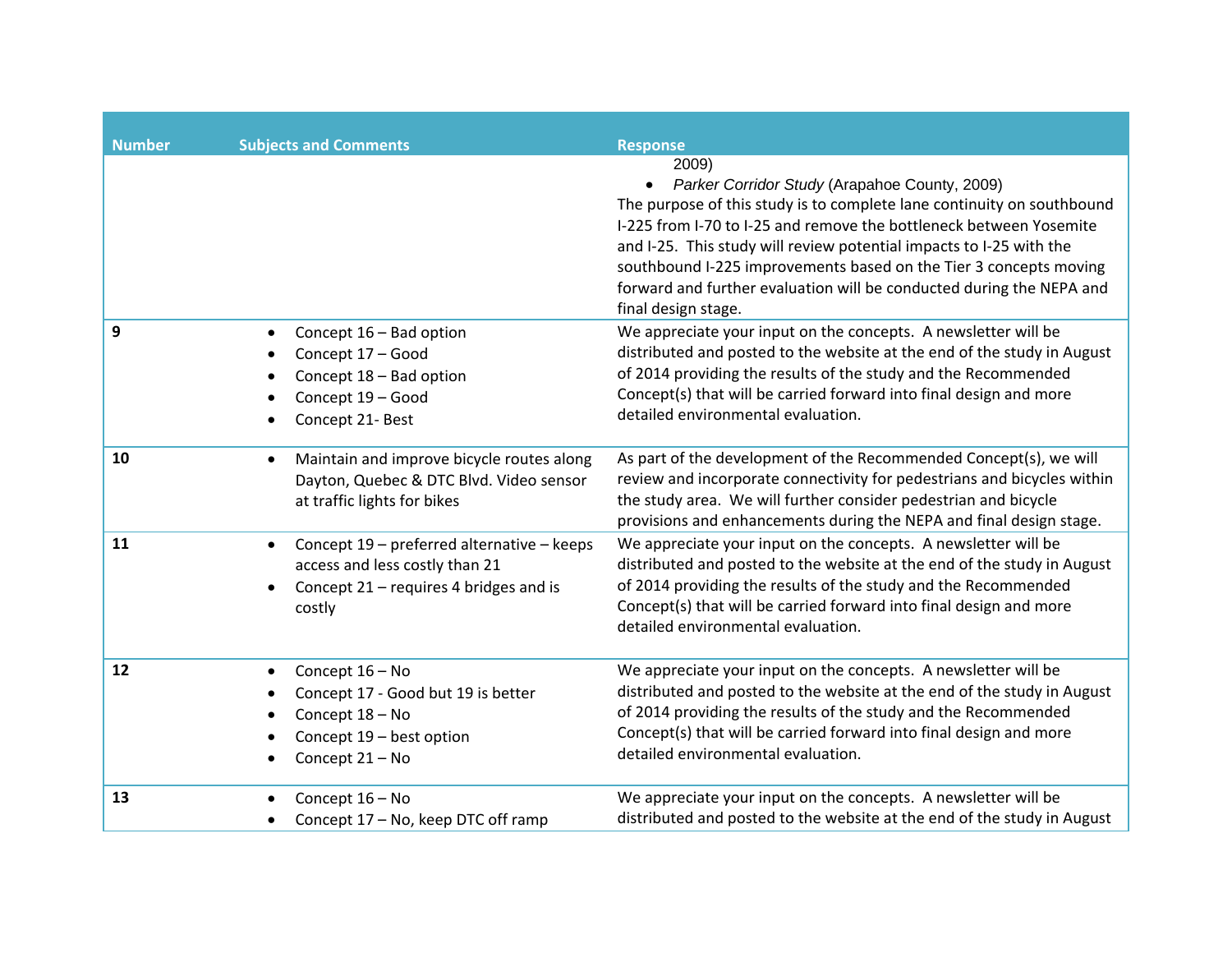| <b>Number</b> |           | <b>Subjects and Comments</b>                           | <b>Response</b>                                                                                          |
|---------------|-----------|--------------------------------------------------------|----------------------------------------------------------------------------------------------------------|
|               |           | Concept 18 - No                                        | of 2014 providing the results of the study and the Recommended                                           |
|               |           | Concept 19 - Yes                                       | Concept(s) that will be carried forward into final design and more                                       |
|               |           | Concept $21 - Yes$ , if too expensive go with          | detailed environmental evaluation.                                                                       |
|               |           | 19                                                     |                                                                                                          |
| 14            |           | Concept 19 seems best                                  | We appreciate your input on the concepts. A newsletter will be                                           |
|               |           |                                                        | distributed and posted to the website at the end of the study in August                                  |
|               |           |                                                        | of 2014 providing the results of the study and the Recommended                                           |
|               |           |                                                        | Concept(s) that will be carried forward into final design and more<br>detailed environmental evaluation. |
|               |           |                                                        |                                                                                                          |
| 15            | $\bullet$ | Concept 16 - bad idea                                  | We appreciate your input on the concepts. A newsletter will be                                           |
|               |           | Concept 17- Problem isn't DTC Blvd                     | distributed and posted to the website at the end of the study in August                                  |
|               |           | Concept 18 - loop ramp would slow traffic              | of 2014 providing the results of the study and the Recommended                                           |
|               |           | but moving the entrance further northeast              | Concept(s) that will be carried forward into final design and more                                       |
|               |           | would be good                                          | detailed environmental evaluation.                                                                       |
|               | $\bullet$ | Concept 19 - recommend this option                     |                                                                                                          |
|               |           | Concept 21 - too many exits at too close of            |                                                                                                          |
|               |           | a distance                                             |                                                                                                          |
|               |           | Glad to know this problem is being studied             |                                                                                                          |
| 16            |           | After you fix this, the lanes to SB I-25 will still be | This study will review potential impacts to I-25 with the southbound I-                                  |
|               |           | backed up because they can't enter SB 25 at            | 225 improvements based on the Tier 3 concepts moving forward and                                         |
|               |           | evening or morning rush hours                          | further evaluation will be conducted during the NEPA and final design                                    |
|               |           |                                                        | stage.                                                                                                   |
| 17            |           | Flyaway at Union                                       | We considered your concept; however, Tamarac Street is significantly                                     |
|               |           | Tamarac entrance dedicated to NB I-25                  | lower in elevation than Union Avenue and as a result, a flyover                                          |
|               | ٠         | SB I-25 would be rerouted to Union flyaway             | alignment cannot connect vertically without substandard grades and                                       |
|               |           |                                                        | impacts to the I-25 directional interchange complex and LRT facilities.                                  |
| 18            |           | Opposed to any closure of DTC Blvd off                 | We appreciate your input on the concepts. A newsletter will be                                           |
|               |           | ramp                                                   | distributed and posted to the website at the end of the study in August                                  |
|               |           | Concept 17 is bad due to removal of DTC                | of 2014 providing the results of the study and the Recommended                                           |
|               |           | Blvd exit ramp                                         | Concept(s) that will be carried forward into final design and more                                       |